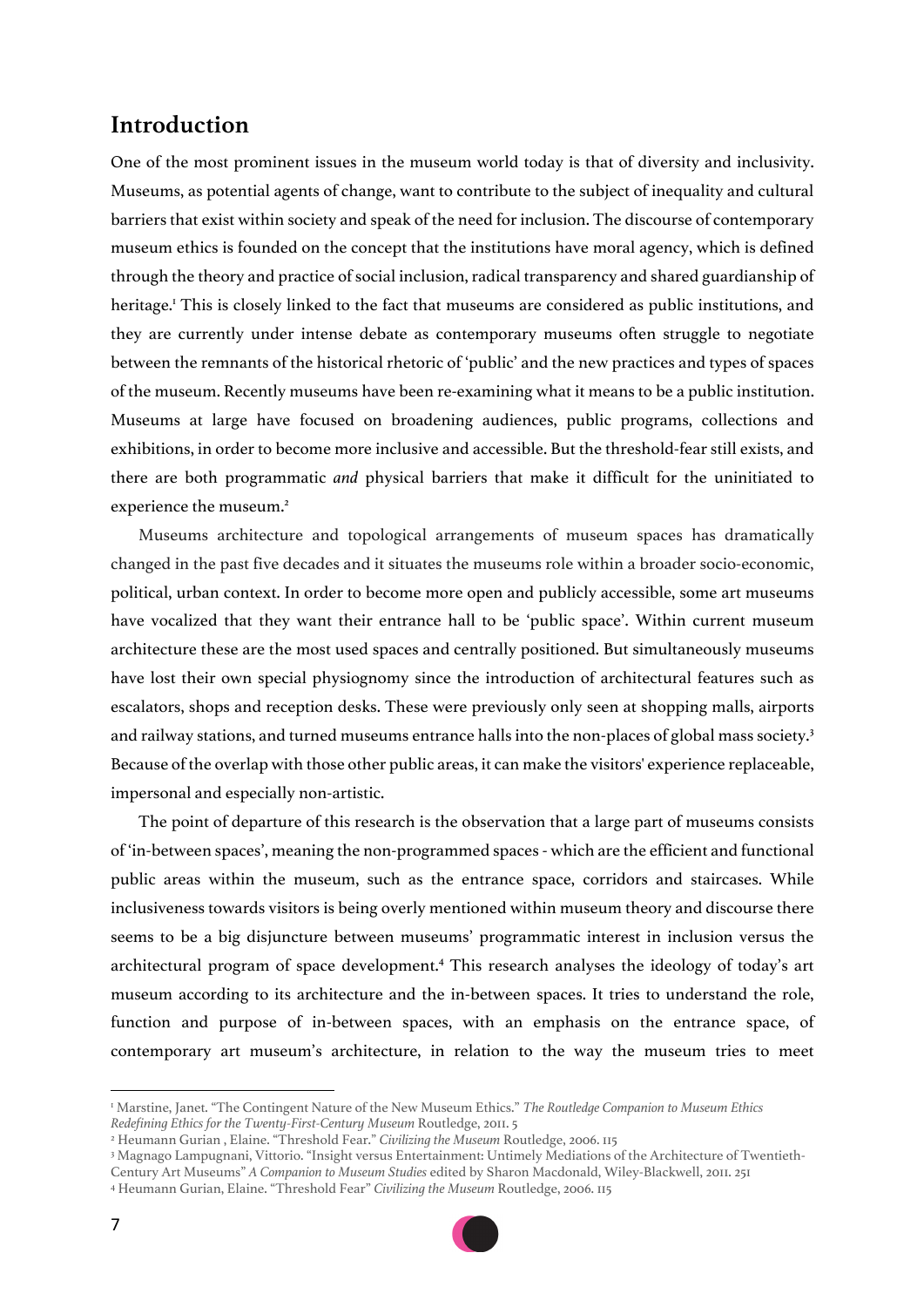contemporary expectations. As museologists we need to understand the role and dynamics of these in-between spaces in relation to the art museums mission and vision, to understand in what way they are contributing or problematizing the museums aim for inclusivity. How can in-between spaces potentially contribute to a more meaningful museum experience and to a more inclusive museum culture?

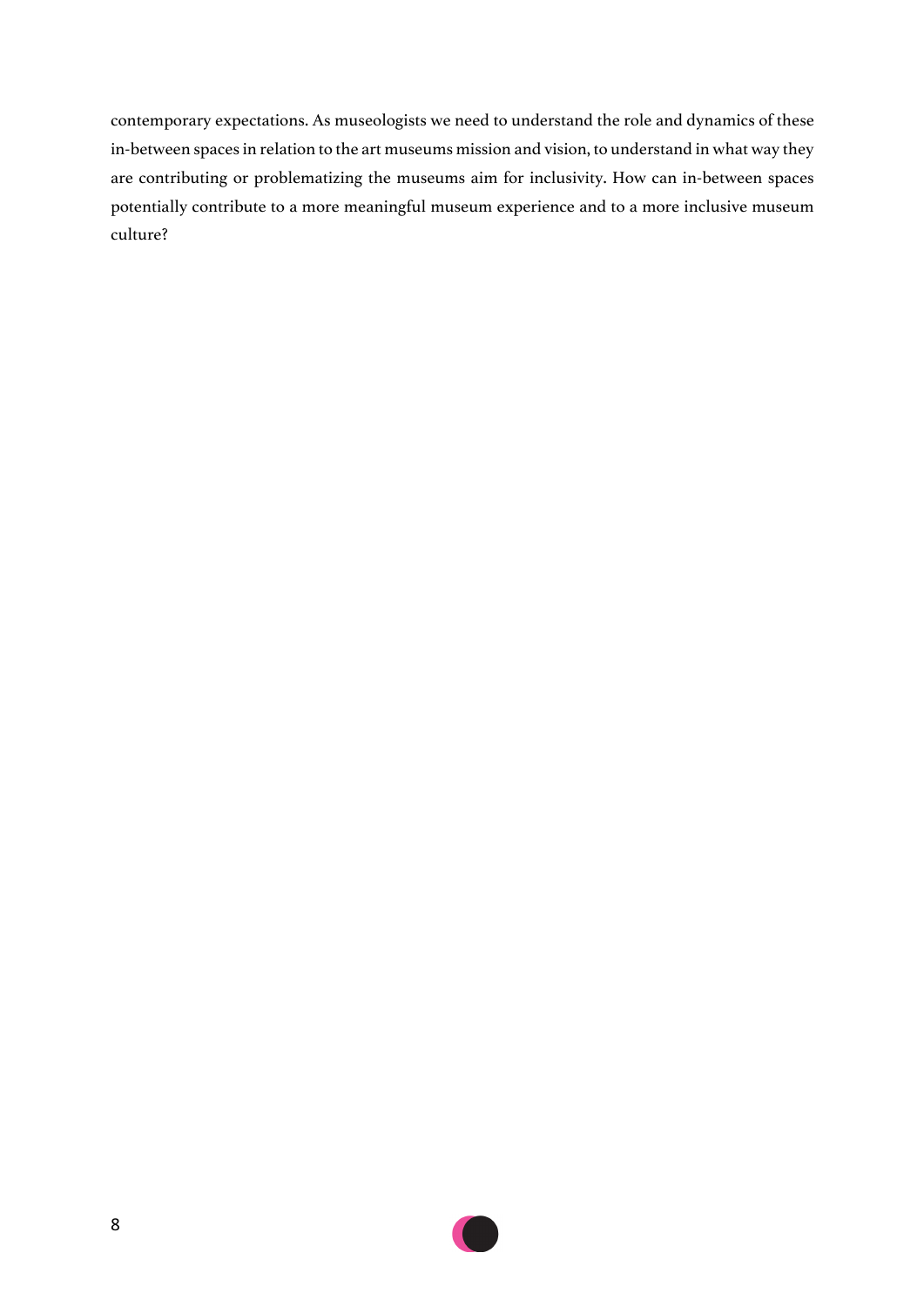# **Research question**

Central to the debate around inclusivity and the role of museums within society, I set out to explore different aspects of one main research question:

What is the role of in-between spaces in modern and contemporary art museums and how can they contribute to the aim for inclusivity?

This question will be explored from different angles, taking into consideration multiple primary sources and theoretical paradigms, each one carrying its own set of secondary research questions. Sub-topics are divided into four different chapters, as following:

## **1. Museum ideology**

Where does the notion of the *public* museum historically come from and how has this developed over time. How has new museology changed and shaped art museums identity and role within society? Why are art museums still considered to be exclusive? How has the growing awareness of the social responsibility of museums within society increased the complex role of museums? What conclusions can we draw from the proposed International Counsel Of Museums museum definitions? What kind of different interpretations do museums have upon the subject of inclusivity? What does inclusivity mean? How do different art museums reflect upon the subject of inclusivity, and what are the differences? What types of discourses has it pushes forward, and how can inclusivity still be problematized? What does it mean to be a museum in the north-western hemisphere and what type of practice does this produce? Making use of different case studies, what conclusions can we draw from the hierarchical complications that space carries in relation to inclusivity?

### **2. Museum architecture**

How did museum architecture change since the becoming of public institutions and how did purposely-built museums change its architecture and ideology? How did the relationship between museum architecture and museum practices change over time, and is this translated into different museum-modes? What are the director visions that lay at the core of these museum-modes? How can we analyse todays museum architecture, and what is the urban, political, social, economic context that transformed them? What can we learn from contemporary expansion projects, and how is their aim for openness and inclusivity represented?

#### **3. Museum in-between spaces**

What can we define as in-between space in today's art museum? What are the characteristics of museum entrance spaces and what are the similarities with other public spaces? What are the key aspects and key players for the transformation into public space? What does public space imply, how

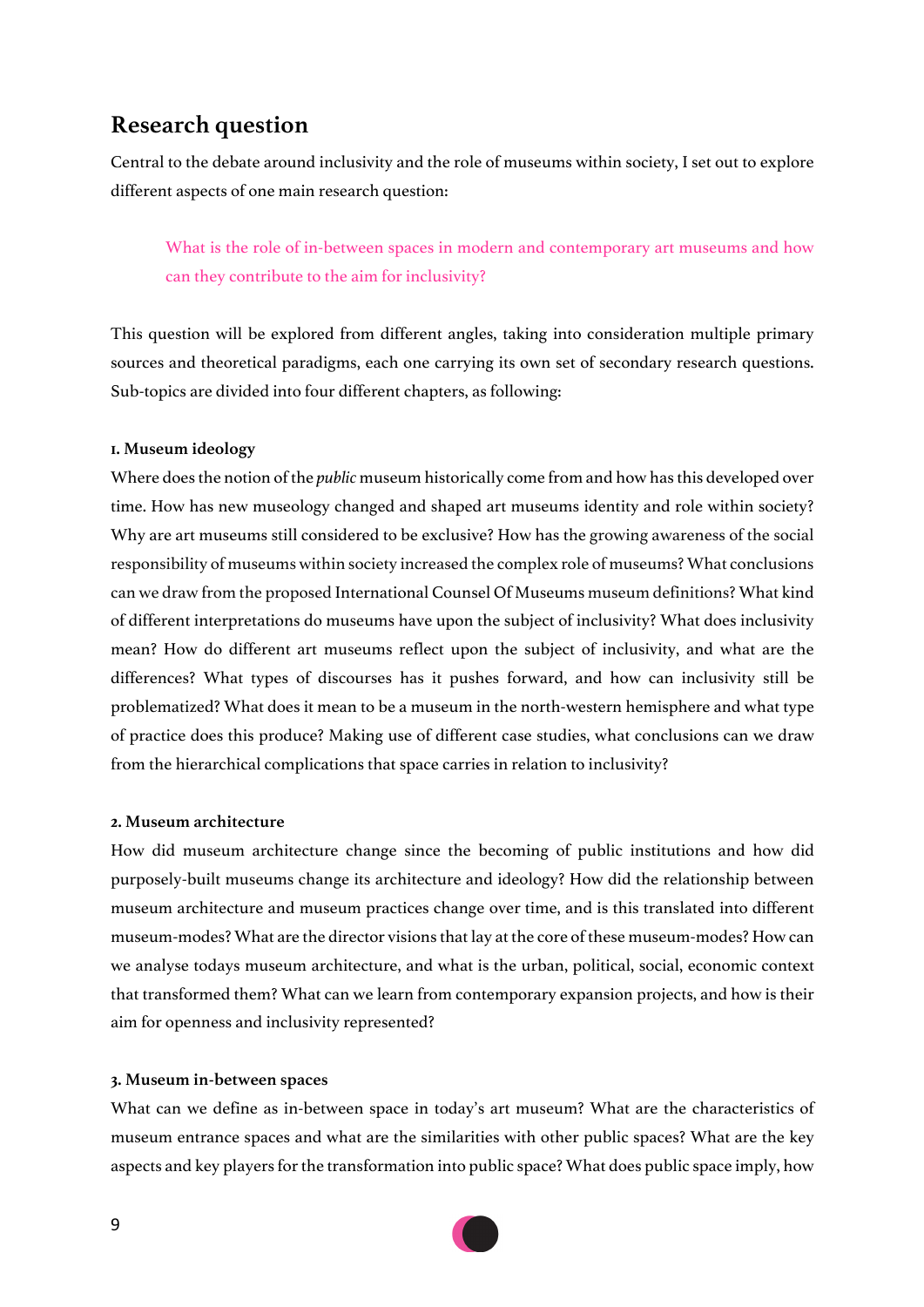does public space in museums change their identity and in what ways does it relate to inclusivity? How did museum policy and public practice change the entrance space? Did the transformation into public space bring complications? Can we define the difference of public space and public sphere? What does the theoretical concept of non-place contribute to our understanding of today's entrance space? What is the difference between a non-place and liminal space? How can the entrance space of museums benefit from the concept of liminality? Can we implement the theoretical concept of ritual setting practically upon todays art museums and what would this look like? Making use of Stedelijk Museum Amsterdam as main case study for this theoretical framework, how has their task force group in-between spaces defined their spaces? What are the different perspectives from the departments and what conclusions can we draw from their policy documents? What policy changes has Stedelijk Museum Amsterdam set in motion in order to deal with their in-between spaces?

#### **4. Art practices in in-between spaces**

How can the theory of 'museology without a prefix', that advocates for connectedness between the old and the new museology, contribute to today's art museum? What types of artworks are currently present in in-between spaces? How can artworks be a part of series of interactions between the public and the institution? In what ways can art function as a powerful, non-didactic way to enable the visitor to make sense of the museum? Making use of the case study of Michele Rizzo's performance at Stedelijk Museum Amsterdam, what was the impact of different spaces upon the performance? What are potential methods of art interventions in liminal spaces? Can art in the in-between spaces contribute to inclusivity? Can the liminal spaces lead to new forms of inclusivity, and if so, in what ways?

In this thesis I aim to shed a light on these questions. The questions are normative and descriptive in nature as we are not only researching how things currently are, but also how we would like them to be. The Master of Museology study at the Reinwardt Academy has taught me to think progressively, out of the box, to question normative ideologies and to make use of approaches that are out of the box. With in-depth theoretical knowledge, complemented with practical insights and interpretations, this research thesis aims to contribute to the field of museology, not as didactic body of work but as an alternative critical approach that could inspire the museum field.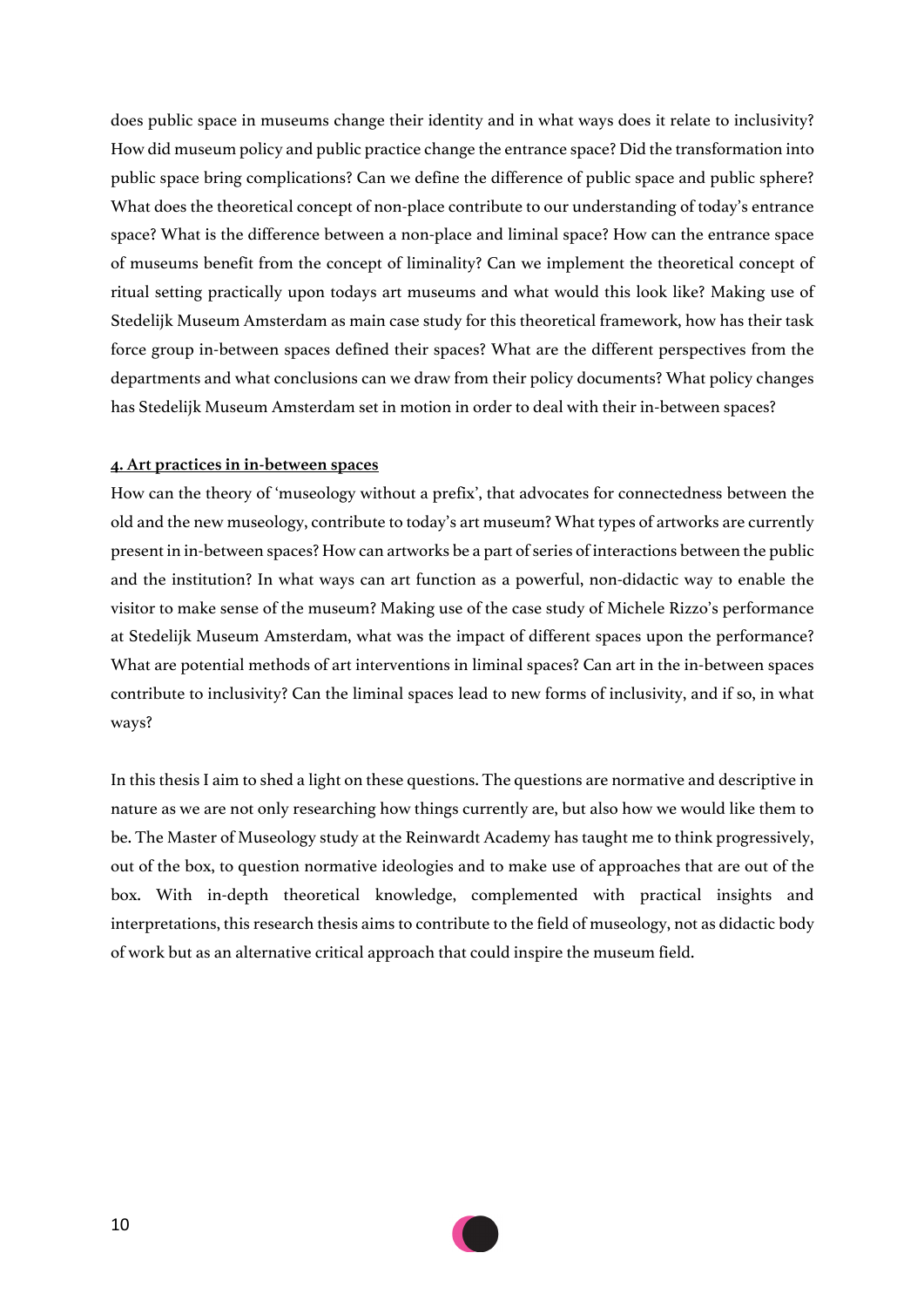## **Structure and chapter outlines**

As explanatory methodology and structure throughout the thesis, I have decided to divide the thesis into four chapters: Museum ideology; Museum architecture; Museum in-between spaces; Art practices. Together the chapters reinforce and complement each other, as the complex issue of inclusivity is linked to all four aspects.

**Chapter one** is devoted to the ideology of art museums. Where does the notion of the *public* museum historically come from and how has this developed over time? To understand todays museum difficult position as a social and moral responsible institute and its current function within society, it will start with setting a historical framework of the museum and its developments as public institution. I will make use of the well-known body of work *A companion of museum* studies and the chapter 'The Origin of the public museum' by Jeffrey Abt, as well as Michaela Giebelhausen's 'Museum Architecture: A brief history'. For framing the civilizing nature of museums, I will turn to Tony Bennett's 'The exhibitionary complex'. The chapter aims to demonstrate why museums have a social agency and political role in society, I will draw insights from authors Vikki McCall and Clive Gray who illustrate the different ways that new museology has been defined throughout the decades in their research paper *Museums and the 'new museology': theory, practice and organisational change*. How has new museology changed and shaped art museums identity? As new museology promoted the need to develop strategies to redress the exclusivity and centralized authority of the museum, the term 'public' – as we are speaking of 'public museums' - has been called to reflect upon. Jennifer Barrett's published work *Museums and the Public Sphere* pushed the boundaries of our knowledge, reflecting upon society's diversity in contrast to the historical singularity of 'the public'.

The theory of new museology brought a shift within museums existence; turning away from their authoritative nature and being reframed and redefined as humanistic and educational institutions. New museology created a new role for museums but despite the efforts they are still upholding a (metaphorical) threshold and are still perceived as exclusionary. In result, museums are seeking to become more inclusive, but this trendy terminology needs clarification what it actually means, how it is being interpreted and what different approaches exist within today's museum discourse. What different definitions can be understood when we talk about 'inclusive'? I will draw definitions from Cambridge Dictionary to analyse them in relation to the core of museums ideology: mission, vision and aim. I will demonstrate that despite the increasing awareness of the social responsibility of museums within society, the role and identity of museums has become increasingly complex.

In the present climate many cultural institutions are disoriented as they seek to fulfil an increasingly pluralistic mission, for which I will exemplify with ICOM's attempt to decide upon a new museum definition. To understand the different interpretations that museums take into the subject of inclusivity, the analysis will be based upon website pages dedicated to the subject of

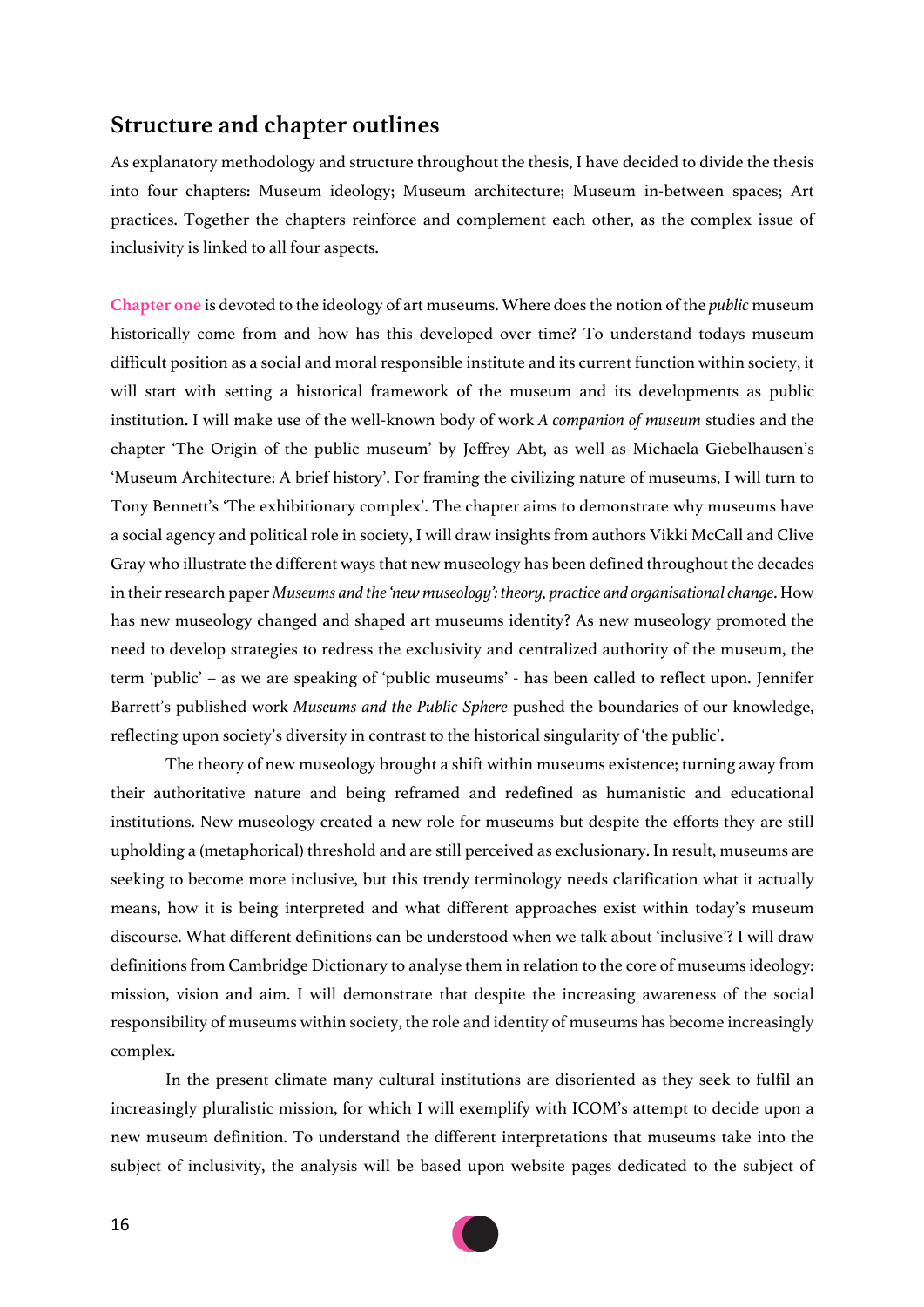inclusion from three comparable art museums. This will be followed by the question how the aim for inclusiveness is reflected in the museums practice, through examples of the different exhibitions and public programs, where many similarities between the different art museums are to be found.

What can we learn from an artist perspective upon inclusivity? Drawing from an informal interview with artist Tino Sehgal, it sheds a whole new perspective upon the discourse on inclusivity as he regards it as very problematic dialogue on its own ground. Museums have to be aware that there is a fine line between inclusivity and patronizing gestures, as for Sehgal the very nature of our 'Western' museological practice can be considered as 'cold' practice, which is a very distant and judgmental. He proposes to be more critical about the museological practices, that should understand that art and museology is not a universal game but regional. Finally, what other ways of inclusion has been implemented in museum discourse? Many museums today create special programs for individuals with physical and mental disabilities. Museums cooperate, build platforms for inclusion and create formats that can be implemented in all art museums nation-wide. These are big steps in the sense of accessibility. Two different case studies of public programs around minority groups then will be examined, not only upon their discursive program but more so upon its location within the museum. It will bring up the ethical considerations that museums see themselves confronted with when dealing with such difficult topics. What I aim to demonstrate is that inclusion needs deeper research in context of space within the museum as space has hierarchical implications. **Chapter two** is dedicated to the symbolic meaning of museum architecture and its development since the coming of age of purposely-built public museums. How did the museum architectures typology emerged? The research will look at the different types of museum-modes that are brought up accordingly. Because the traditional architectural characteristics dramatically changed throughout the decades, I will explore the complex relation between the museums content and container. As modern and contemporary art does not have a singular narrative or meaning, the chapter observes how architecture, in which different ways, can relate to the museums content. What function can architecture have for art museums? I will mostly make use of writings by Kali Tzortzi in her work *Museum Space: Where Architecture Meets Museology,* and Michaela Giebelhausen's *Museum Architecture: A Brief History.* 

I will demonstrate in-depth the entrepreneurial vision of former Stedelijk director Willem Sandberg on his expansion wing, as it will show how its architecture reflected his idea what role museum should have for society. The chapter will add contributions by contemporary critical thinker Wouter Davidts, who has researched the ambivalent relation between museum architecture and artistic discourse extensively in his work *Nostalgia and Pragmatism* and *Why bother (about) Architecture?* I will take some of the most iconic architectural contributors as case studies, in order to follow the process of how we have come to today's art museums complex and often unrecognizable architecture. As the research hopes to gain insight in contributions for inclusivity, the chapter will end with recent statements from museum directors, to understand how they envision their rebuilding and expansion projects in relation to the museum's identity, to understand how the role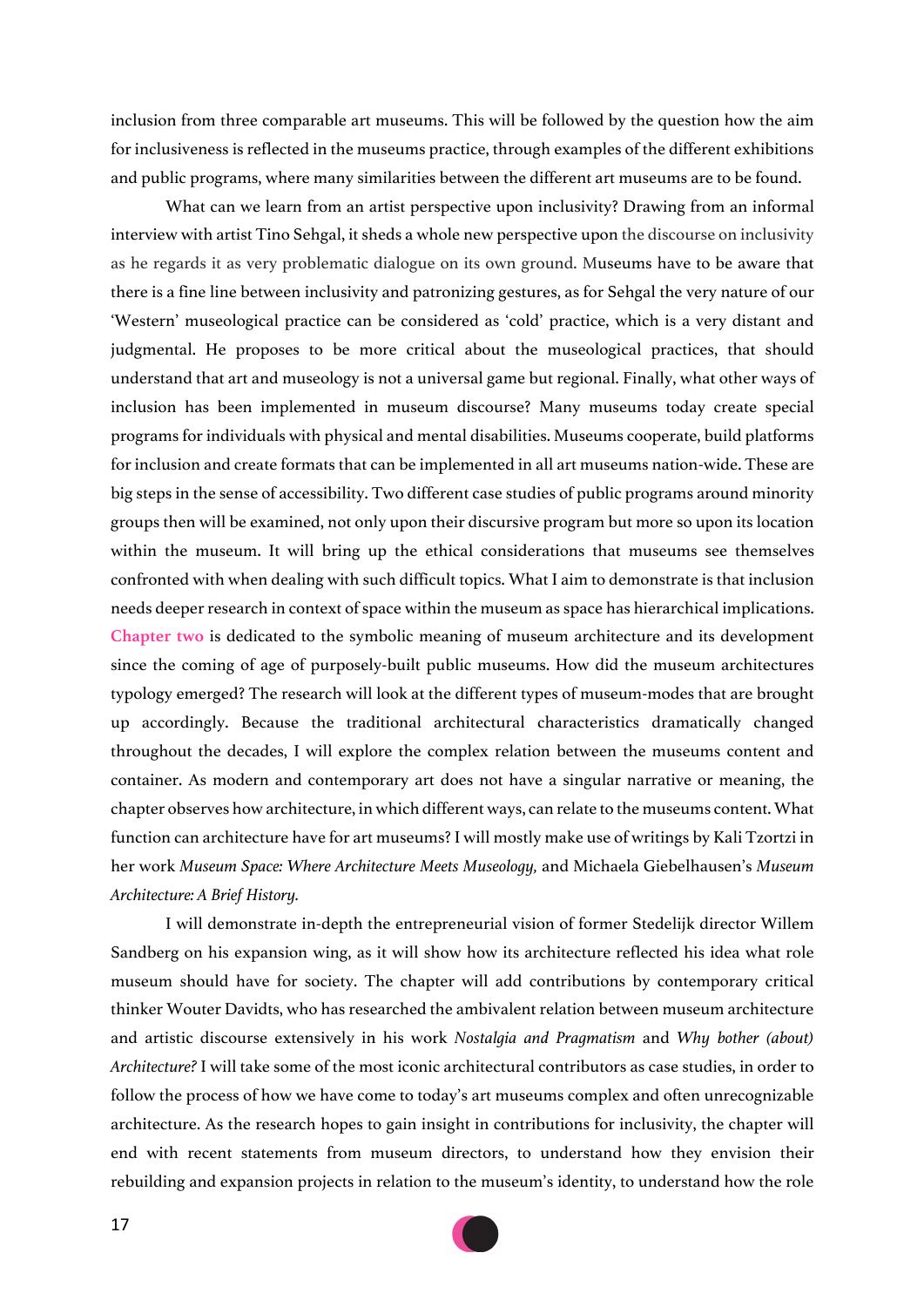of the museum building is reflected within the director's vision of today. What I hope to demonstrate is that the architecture of museums has moved away so far from its ideology as a social responsible institute, that it is hard to understand through its architectural features what the identity of the museum actually is.

Chapter Three will focus on the in-between spaces of today's art museums, with Stedelijk as main case study. I turn to the museum's entrance space and investigate how this space is functioning today. Analysing the similarities with other public spaces, it will clarify the unrecognizability it brings along. I will lay out some of the key aspects and key players who have contributed to this change. Whereas on one hand Tzortzi argues that the architects are mainly contributors, I argue that it is more likely to see this development in the context of a broader museological vision, demonstrated by Boomgaard, Davidts, Skellon and Tunstall who argue that the transformation is part of museum policies to implement public practices. The research will present data from an interview with Dorine van Kampen, Head of Visitor experience of Stedelijk. But what does it mean to be 'public space', as public space and public sphere are two different things.

In order to fully understand this transformation I will turn to Jennifer Barret who considers the relationship between concepts of the public sphere and public space, to understand how public spaces are used, produced, reproduced, and understood. How has this changed the dynamics of the museums entrance space and does this contribute to the goal for a more inclusive museum? I will argue that this makes the museum entrance spaces unrecognizable and replaceable with other public spaces. Instead of having created public space within the museum, I will propose that Marc Augé's concept of 'non-places' seem more applicable as non-places are places that can't be defined as relational, historical and are not concerned with identity. The concept of non-places have strong ties to the concept of liminal space. As a non-place often is a place of transit, the liminal space is defined as an intermediate space that offers transition going from one stage to the next. Liminality offers not only separation from hardened structures, but the potential to form alternative structures. If museums are able to acknowledge and position a liminal space within the museum, this could fundamentally change the museums impact it has on its visitors.

When realizing the entrance space can be understood as liminal space, I will turn to Carol Duncan's theory of 'The art museum as ritual', that analyses how museum-spaces are constructing certain behaviour that resembles rituals. The research will theoretically apply the theory upon Stedelijk museums spaces to see how it would work in practice, where these different spaces would be situated in order to deconstruct the 'script'. I will make use of internal policy documents from Stedelijk's Taskforce group, that will show that the organisation is highly reflective, as they have been aware for some years that their in-between spaces need extra attention and can offer potential value to the museum as a whole. It will clarify the perspectives from different departments within the museum on one of their most complex, undefined space; the Audizaal. In conclusion, Stedelijk has changed their policy regarding art programming in their in-between spaces, which therefor brings me to the final chapter.